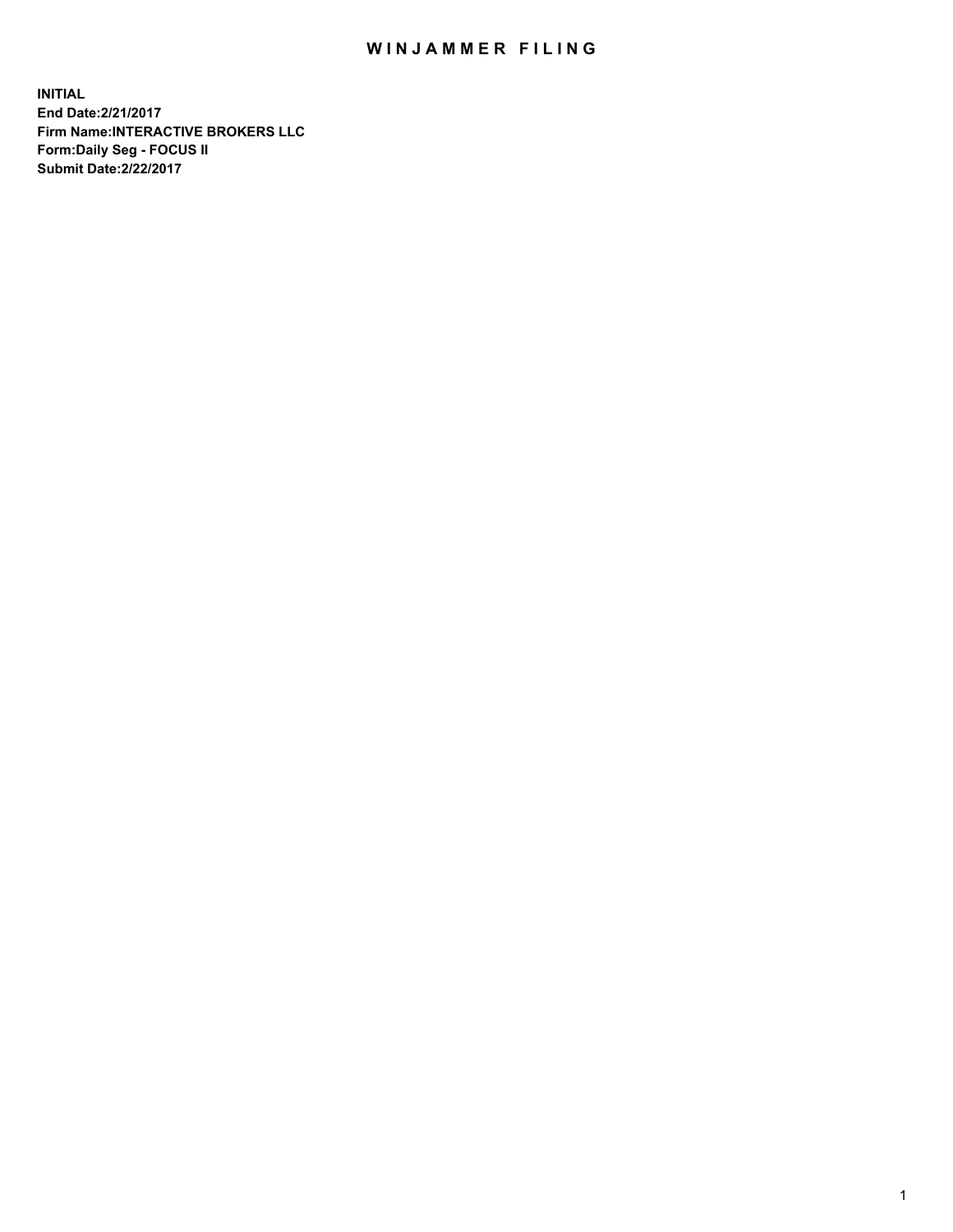## **INITIAL End Date:2/21/2017 Firm Name:INTERACTIVE BROKERS LLC Form:Daily Seg - FOCUS II Submit Date:2/22/2017 Daily Segregation - Cover Page**

| Name of Company<br><b>Contact Name</b><br><b>Contact Phone Number</b><br><b>Contact Email Address</b>                                                                                                                                                                                                                          | <b>INTERACTIVE BROKERS LLC</b><br><b>James Menicucci</b><br>203-618-8085<br>jmenicucci@interactivebrokers.c<br>om |
|--------------------------------------------------------------------------------------------------------------------------------------------------------------------------------------------------------------------------------------------------------------------------------------------------------------------------------|-------------------------------------------------------------------------------------------------------------------|
| FCM's Customer Segregated Funds Residual Interest Target (choose one):<br>a. Minimum dollar amount: ; or<br>b. Minimum percentage of customer segregated funds required:%; or<br>c. Dollar amount range between: and; or<br>d. Percentage range of customer segregated funds required between:% and%.                          | $\overline{\mathbf{0}}$<br>0<br>155,000,000 245,000,000<br>0 <sub>0</sub>                                         |
| FCM's Customer Secured Amount Funds Residual Interest Target (choose one):<br>a. Minimum dollar amount: ; or<br>b. Minimum percentage of customer secured funds required:%; or<br>c. Dollar amount range between: and; or<br>d. Percentage range of customer secured funds required between: % and %.                          | $\overline{\mathbf{0}}$<br>0<br>80,000,000 120,000,000<br>0 <sub>0</sub>                                          |
| FCM's Cleared Swaps Customer Collateral Residual Interest Target (choose one):<br>a. Minimum dollar amount: ; or<br>b. Minimum percentage of cleared swaps customer collateral required:% ; or<br>c. Dollar amount range between: and; or<br>d. Percentage range of cleared swaps customer collateral required between:% and%. | $\overline{\mathbf{0}}$<br>$\overline{\mathbf{0}}$<br>0 <sub>0</sub><br><u>00</u>                                 |

Attach supporting documents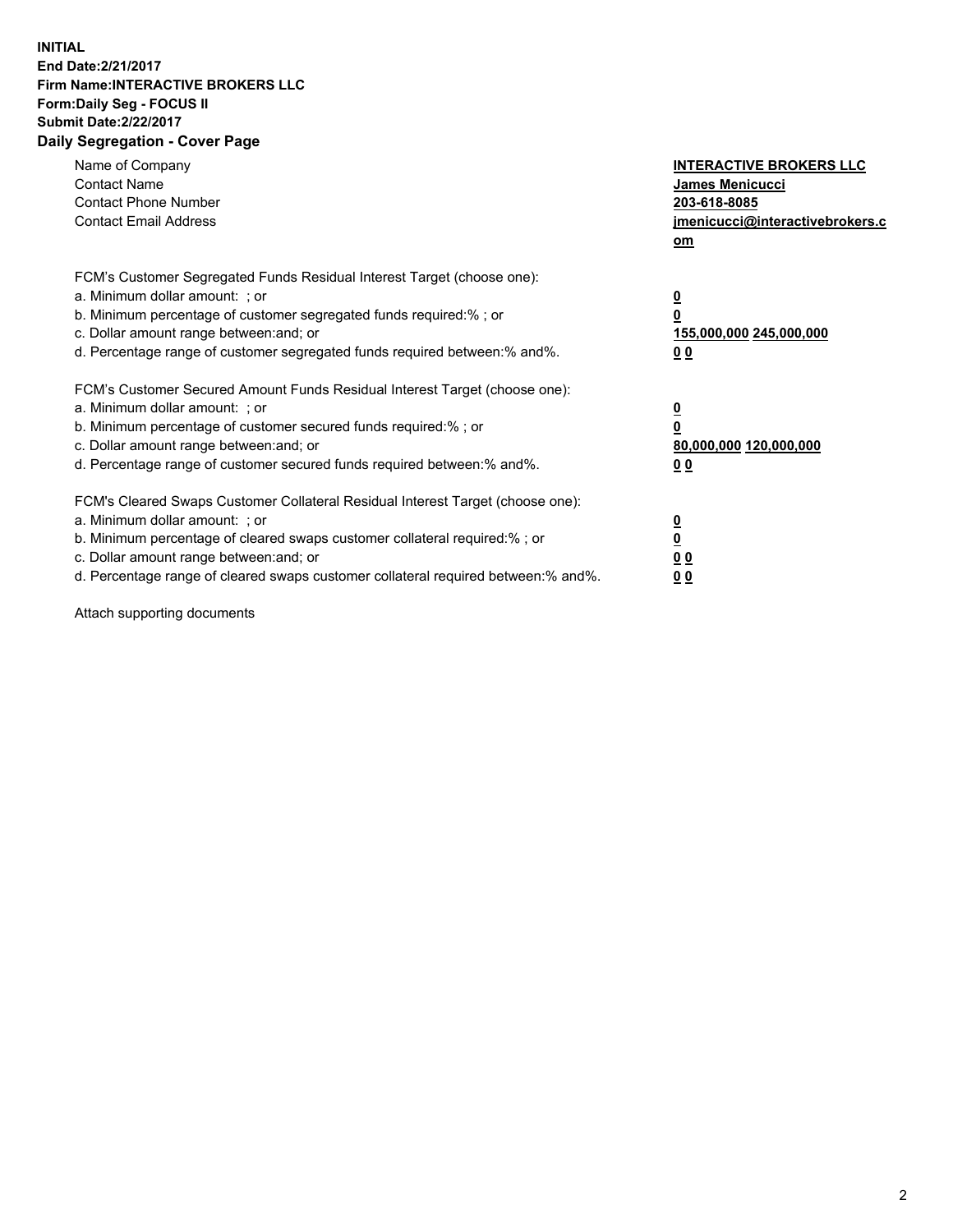## **INITIAL End Date:2/21/2017 Firm Name:INTERACTIVE BROKERS LLC Form:Daily Seg - FOCUS II Submit Date:2/22/2017 Daily Segregation - Secured Amounts**

|     | Daily Segregation - Secured Amounts                                                         |                                  |
|-----|---------------------------------------------------------------------------------------------|----------------------------------|
|     | Foreign Futures and Foreign Options Secured Amounts                                         |                                  |
|     | Amount required to be set aside pursuant to law, rule or regulation of a foreign            | $0$ [7305]                       |
|     | government or a rule of a self-regulatory organization authorized thereunder                |                                  |
| 1.  | Net ledger balance - Foreign Futures and Foreign Option Trading - All Customers             |                                  |
|     | A. Cash                                                                                     | 341,708,372 [7315]               |
|     | B. Securities (at market)                                                                   | $0$ [7317]                       |
| 2.  | Net unrealized profit (loss) in open futures contracts traded on a foreign board of trade   | 13,438,522 [7325]                |
| 3.  |                                                                                             |                                  |
|     | Exchange traded options                                                                     |                                  |
|     | a. Market value of open option contracts purchased on a foreign board of trade              | 111,075 [7335]                   |
|     | b. Market value of open contracts granted (sold) on a foreign board of trade                | -30,587 [7337]                   |
| 4.  | Net equity (deficit) (add lines 1. 2. and 3.)                                               | 355,227,382 [7345]               |
| 5.  | Account liquidating to a deficit and account with a debit balances - gross amount           | 2,127,636 [7351]                 |
|     | Less: amount offset by customer owned securities                                            | 0 [7352] 2,127,636 [7354]        |
| 6.  | Amount required to be set aside as the secured amount - Net Liquidating Equity              | 357,355,018 [7355]               |
|     | Method (add lines 4 and 5)                                                                  |                                  |
| 7.  | Greater of amount required to be set aside pursuant to foreign jurisdiction (above) or line | 357,355,018 [7360]               |
|     | 6.                                                                                          |                                  |
|     | FUNDS DEPOSITED IN SEPARATE REGULATION 30.7 ACCOUNTS                                        |                                  |
| 1.  | Cash in banks                                                                               |                                  |
|     | A. Banks located in the United States                                                       | 9,400,000 [7500]                 |
|     | B. Other banks qualified under Regulation 30.7                                              | 0 [7520] 9,400,000 [7530]        |
| 2.  | Securities                                                                                  |                                  |
|     | A. In safekeeping with banks located in the United States                                   | 400,636,570 [7540]               |
|     | B. In safekeeping with other banks qualified under Regulation 30.7                          | 0 [7560] 400,636,570 [7570]      |
| 3.  | Equities with registered futures commission merchants                                       |                                  |
|     | A. Cash                                                                                     | $0$ [7580]                       |
|     | <b>B.</b> Securities                                                                        | $0$ [7590]                       |
|     | C. Unrealized gain (loss) on open futures contracts                                         | $0$ [7600]                       |
|     | D. Value of long option contracts                                                           | $0$ [7610]                       |
|     | E. Value of short option contracts                                                          | 0 [7615] 0 [7620]                |
| 4.  | Amounts held by clearing organizations of foreign boards of trade                           |                                  |
|     | A. Cash                                                                                     | $0$ [7640]                       |
|     | <b>B.</b> Securities                                                                        | $0$ [7650]                       |
|     | C. Amount due to (from) clearing organization - daily variation                             | $0$ [7660]                       |
|     | D. Value of long option contracts                                                           | $0$ [7670]                       |
|     | E. Value of short option contracts                                                          | 0 [7675] 0 [7680]                |
| 5.  | Amounts held by members of foreign boards of trade                                          |                                  |
|     | A. Cash                                                                                     | 75,700,501 [7700]                |
|     | <b>B.</b> Securities                                                                        | $0$ [7710]                       |
|     | C. Unrealized gain (loss) on open futures contracts                                         | 4,362,531 [7720]                 |
|     | D. Value of long option contracts                                                           | 111,075 [7730]                   |
|     | E. Value of short option contracts                                                          |                                  |
| 6.  | Amounts with other depositories designated by a foreign board of trade                      | -30,587 [7735] 80,143,520 [7740] |
|     |                                                                                             | 0 [7760]                         |
| 7.  | Segregated funds on hand                                                                    | $0$ [7765]                       |
| 8.  | Total funds in separate section 30.7 accounts                                               | 490,180,090 [7770]               |
| 9.  | Excess (deficiency) Set Aside for Secured Amount (subtract line 7 Secured Statement         | 132,825,072 [7380]               |
|     | Page 1 from Line 8)                                                                         |                                  |
| 10. | Management Target Amount for Excess funds in separate section 30.7 accounts                 | 80,000,000 [7780]                |
| 11. | Excess (deficiency) funds in separate 30.7 accounts over (under) Management Target          | 52,825,072 [7785]                |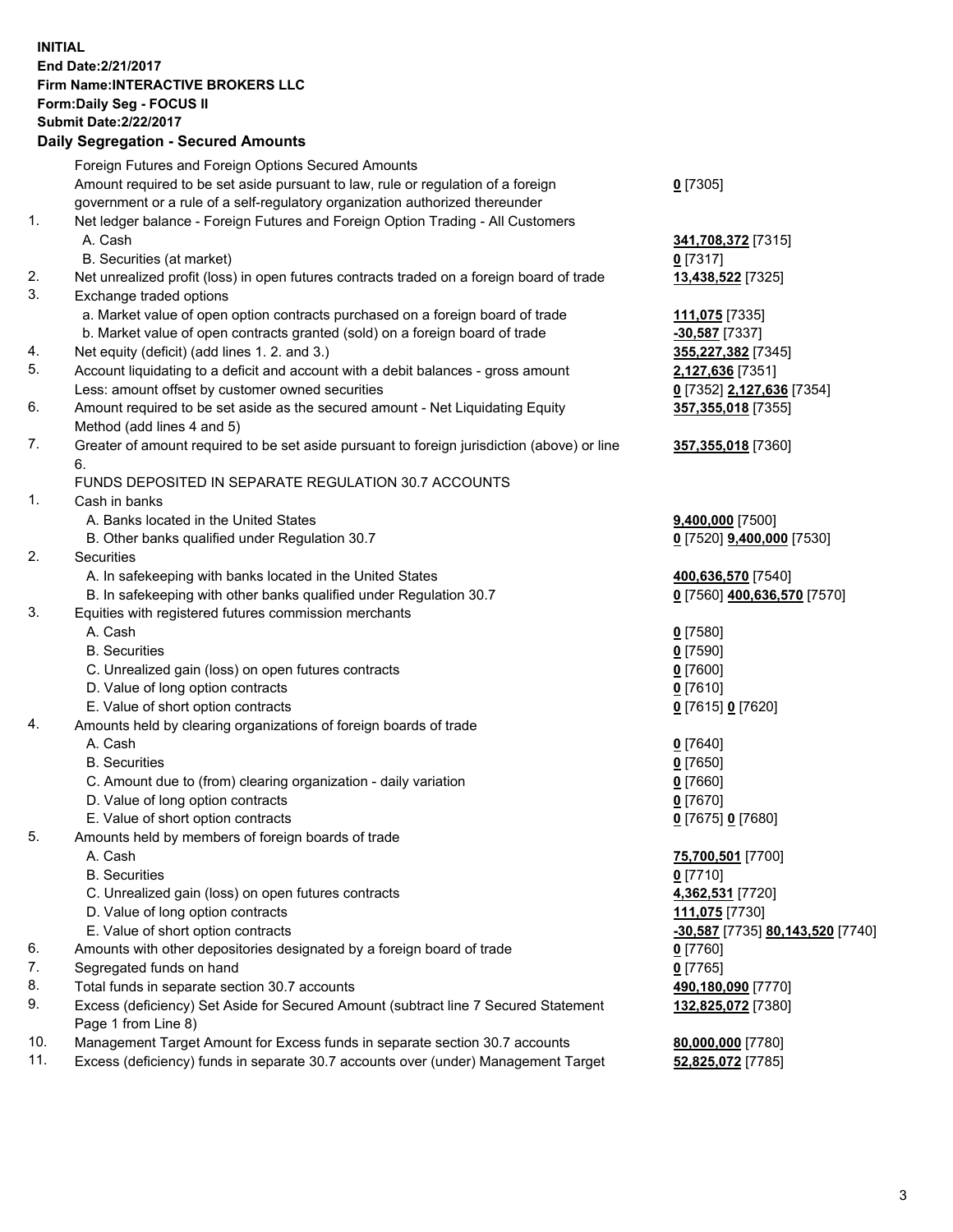**INITIAL End Date:2/21/2017 Firm Name:INTERACTIVE BROKERS LLC Form:Daily Seg - FOCUS II Submit Date:2/22/2017 Daily Segregation - Segregation Statement** SEGREGATION REQUIREMENTS(Section 4d(2) of the CEAct) 1. Net ledger balance A. Cash **3,431,850,776** [7010] B. Securities (at market) **0** [7020] 2. Net unrealized profit (loss) in open futures contracts traded on a contract market **-186,925,799** [7030] 3. Exchange traded options A. Add market value of open option contracts purchased on a contract market **114,572,151** [7032] B. Deduct market value of open option contracts granted (sold) on a contract market **-217,774,034** [7033] 4. Net equity (deficit) (add lines 1, 2 and 3) **3,141,723,094** [7040] 5. Accounts liquidating to a deficit and accounts with debit balances - gross amount **196,311** [7045] Less: amount offset by customer securities **0** [7047] **196,311** [7050] 6. Amount required to be segregated (add lines 4 and 5) **3,141,919,405** [7060] FUNDS IN SEGREGATED ACCOUNTS 7. Deposited in segregated funds bank accounts A. Cash **85,266,093** [7070] B. Securities representing investments of customers' funds (at market) **2,004,963,805** [7080] C. Securities held for particular customers or option customers in lieu of cash (at market) **0** [7090] 8. Margins on deposit with derivatives clearing organizations of contract markets A. Cash **20,287,958** [7100] B. Securities representing investments of customers' funds (at market) **1,360,259,325** [7110] C. Securities held for particular customers or option customers in lieu of cash (at market) **0** [7120] 9. Net settlement from (to) derivatives clearing organizations of contract markets **-8,722,691** [7130] 10. Exchange traded options A. Value of open long option contracts **114,568,897** [7132] B. Value of open short option contracts **-217,770,405** [7133] 11. Net equities with other FCMs A. Net liquidating equity **0** [7140] B. Securities representing investments of customers' funds (at market) **0** [7160] C. Securities held for particular customers or option customers in lieu of cash (at market) **0** [7170] 12. Segregated funds on hand **0** [7150] 13. Total amount in segregation (add lines 7 through 12) **3,358,852,982** [7180] 14. Excess (deficiency) funds in segregation (subtract line 6 from line 13) **216,933,577** [7190] 15. Management Target Amount for Excess funds in segregation **155,000,000** [7194]

16. Excess (deficiency) funds in segregation over (under) Management Target Amount Excess

**61,933,577** [7198]